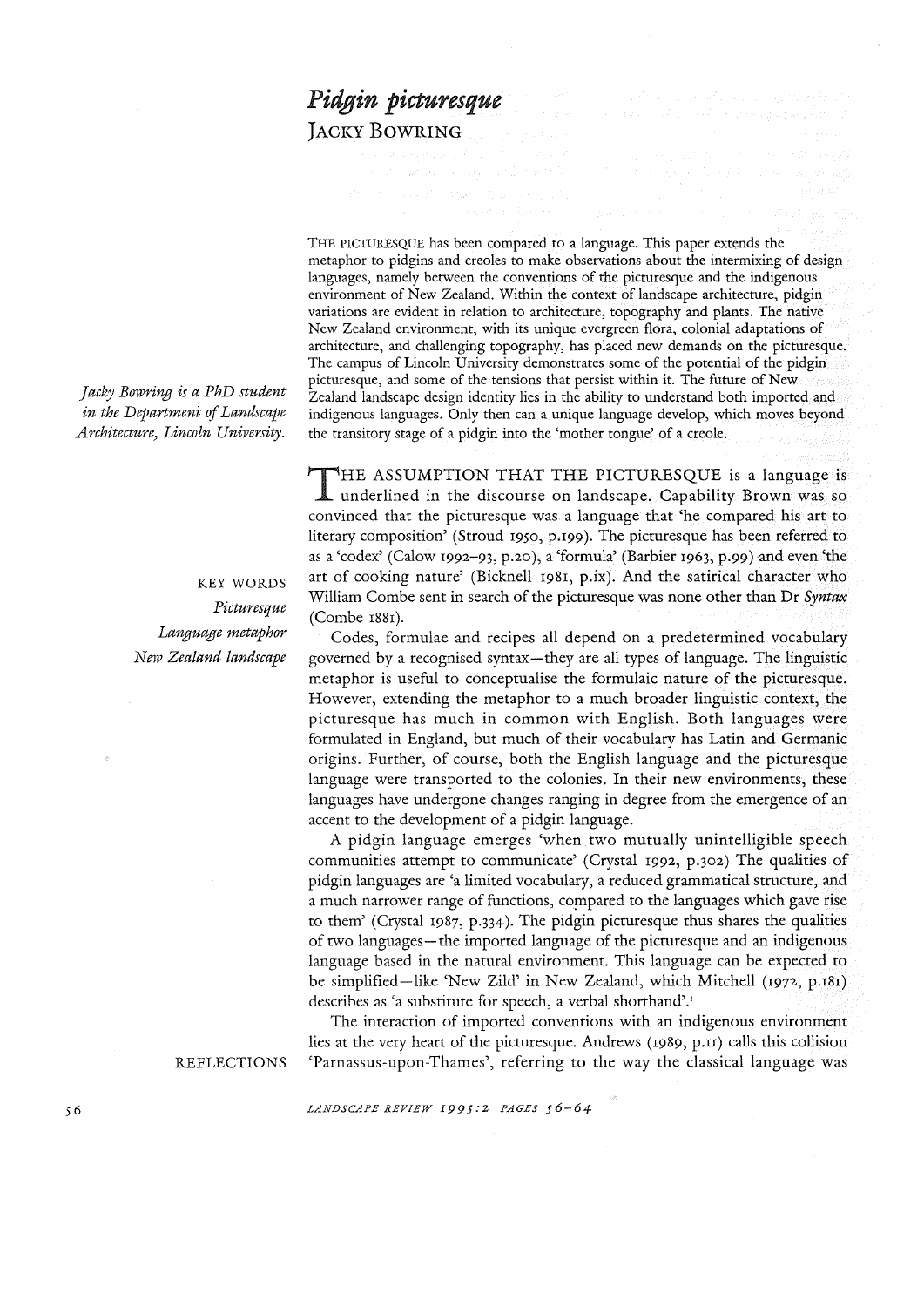incorporated into the English landscape. Hunt (1992, p.n) describes how the introduced classical language interacted with the local English environment, where, 'just as Horace and Homer were required to speak modern English in Pope's translations, so landscapes like Castle Howard ... felt obliged to honour their indigenous languages of architecture and topography'. Wray Wood at Castle Howard he describes as 'an imitation or representation of nature, but with the full vocabulary and syntax of Renaissance forms mingling with the native, indigenous trees' (Hunt 1992, p.37).

In England, therefore, imported conventions interacted with the three factors of indigenous architecture, topography and trees to create a variation on a language. Following the normal pattern of linguistic development, the variation would have begun as a pidgin and developed into a creole, 'a pidgin language which has become the mother tongue of a community' (Crystal 1987, p.336). Ultimately this variation became what could be called creole classicism, the picturesque. As in language, 'the switch from pidgin to creole involves a major expansion in the structural linguistic resources available-especially in vocabulary, grammar, and style' (ibid).

# *Current manifestations*

New Zealand's pidgin picturesque manifests itself in a variety of locations. For example, Ronda Cooper's (I987) survey of the landscape in New Zealand literature highlights the way in which writing on the landscape reflects the 'great 18th-century archetypes'. She observes (Cooper 1987, p.6) how:

They may sometimes have taken on particularly kiwi colourings, or they may have evolved into deceptively contemporary forms, but it would be difficult to deny their dependence on the cultural and philosophical structures of 200 years ago.

In Bruce Mason's *The end of the golden weather* (1962, cited in McNaughton I986, p.23) the characteristics of the picturesque are fused with a scene which is unmistakably New Zealand:

The beach is fringed with *pohutukawa* trees, single and stunted in the gardens, spreading and noble on the cliffs, and in the empty spaces by the foreshore ... Pain and age are in these gnarled forms, in bare roots, clutching at the earth, knotting on the cliff-face, in tortured branches, dark against the washed sky.

It almost seems that Salvator Rosa was there on the beach at Te Parenga.

On our television screens the pidgin picturesque is rampant. With regard to an advertisement for Apple computers, Nick Perry (1994, p.7S) summarises the atmosphere created:

Partly it has to do with lighting, which bounces off European painting canons. Everything is muted, with brown the dominant tone. The pub scene is chiaroscuro, Rembrandt with gumboots,<sup>2</sup> backlit by the late afternoon sun.

The vocabulary of the picturesque is evident in this description. Muted brownness was a key signifier for the picturesque, as Christopher Hussey (I967, p.248) observes:

A test as to whether a picture is picturesque might be found in the extent to which the colour brown is employed. The eye that appreciated landscape through old masters and poetry definitely loved brown.

*JACKY BOWRING* 57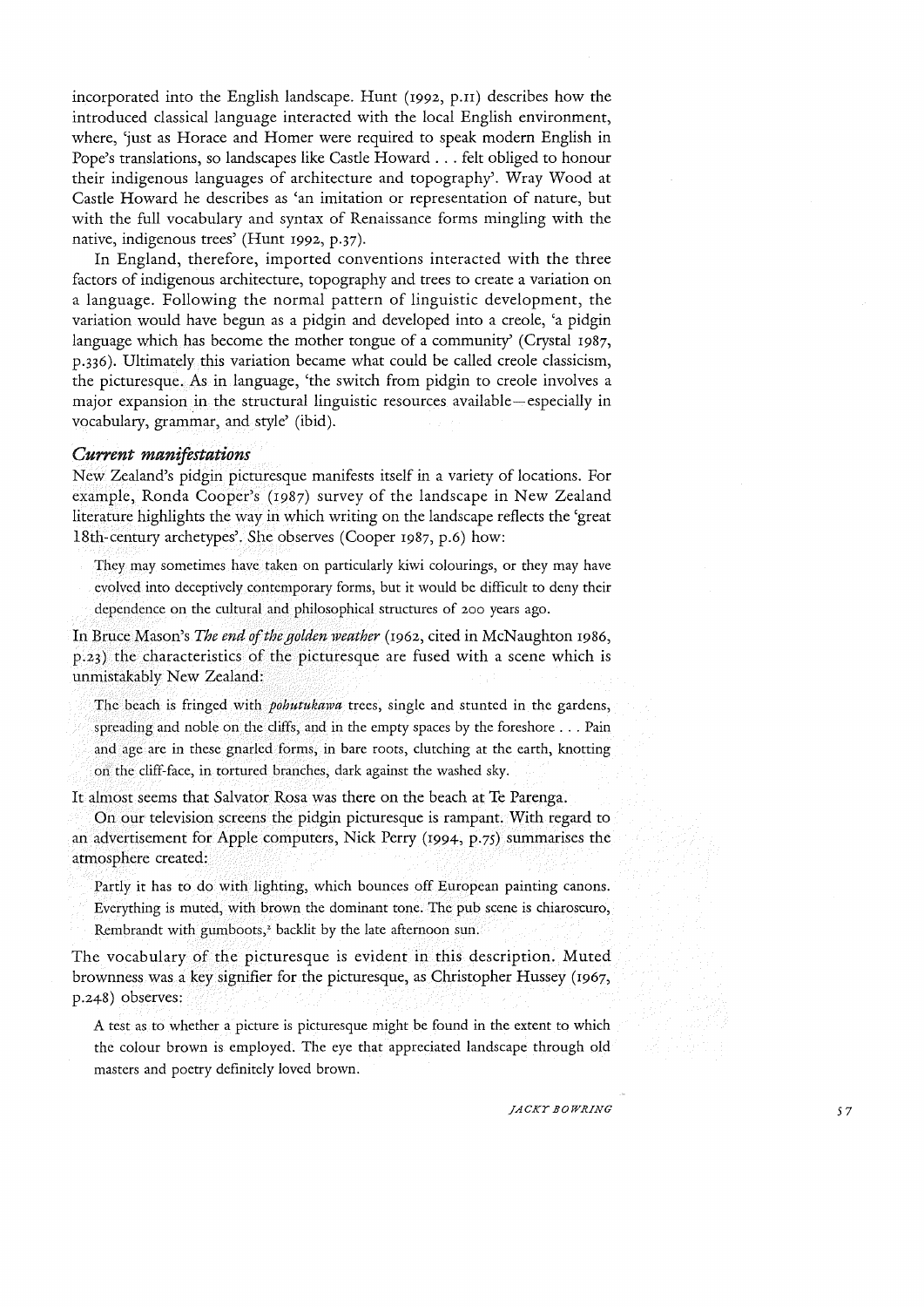Chiaroscuro is also part of the picturesque's visual vocabulary, along with the work of Rembrandt; it was to his view that 'Holland's damp and marshy downs ... display'd their mellow browns' (Knight 1794, p.69). But in the pidgin picturesque that Perry notes, it's Rembrandt *with gumboots.* 

Perry has identified similar imagery elsewhere. For example, in a New Zealand advertisement for Nilverm sheep drench, which attempts to create an atmosphere of 'Australianness', a 'down-under version of a chocolate box aesthetic' is achieved. As Perry points out, it 'might just be read as picturesque' (Perry 1994, p.66). In another example, an advertisement for food manufacturer Watties, parallels are drawn between Constable's *The cornfield* and the visual imagery of a New Zealand farm (Carter and Perry 1987).

Constable on a Kiwi; farm, 'Rembrandt with gumboots', 'Wordsworth does the Heaphy Track' (Cooper 1987), and maybe even Rosa in jandals+ on the beach at Te Parenga-the collisions within these images evoke the pidgin picturesque, highlighting the juxtapositions which occur when the traditional language of the picturesque encounters the indigenous language of the New Zealand landscape. The montage by Leon van den Eijkel and Ian Wedde (figure I) makes the impact of such collisions quite explicit. The idyllic picturesque imagery of Poussin's *Et in arcadia ego* is given a new context with the addition of the undeniably New Zealand icons of Mount Taranaki and a Maori kowhaiwhai panel.<sup>5</sup> The panel becomes a Kiwi *coulisse*, a surrogate for the tree which is an essential picturesque framing device; whilst the mountain parades itself unashamedly above, providing a picturesque backdrop-a perfect stand-in for those Italian hills. The mingling of Italian and New Zealand imagery is



*Figure* I: *Montage by Leon van den Eijkel and Ian Wedde* 

LANDSCAPE REVIEW 1995:2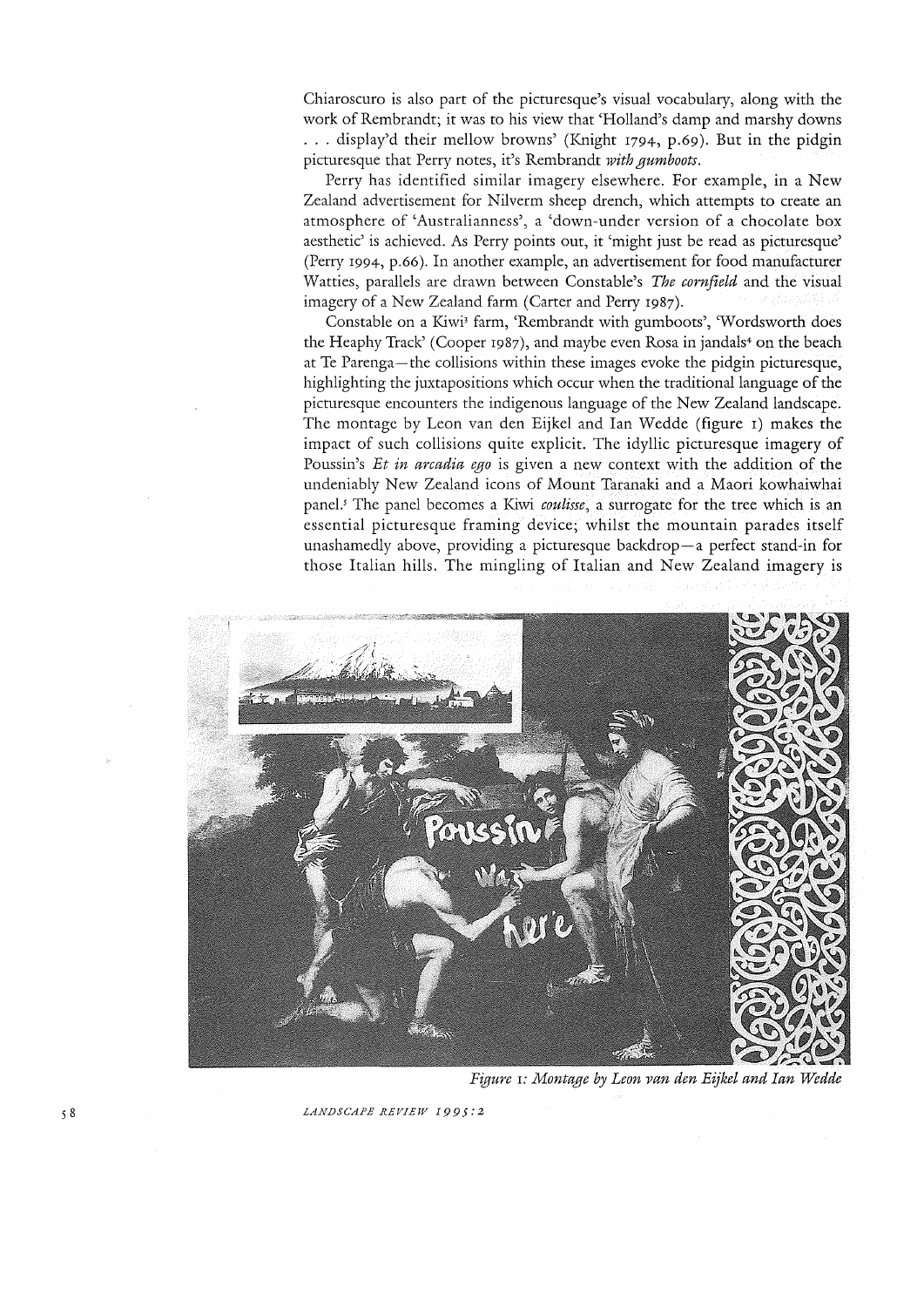underscored by the supplanting of Poussin's original tomb inscription, 'Et in arcadia ego', with the graffiti, 'Poussin was here'.

Similar collisions occur, of course, in landscape design. On the topic of the. gardens of Tauranga, Rod Barnett (1994) comments:

Oaks, lawns and orchards take us straight back to the colonial era. But although this garden is a European transplant it still manages to reflect something of this region. The ancient bunyabunya, for instance, is not something you'd find in a Constable painting. More likely-in one of his nightmares.

Constable's work is a repository of picturesque cliché, as emphasised by Perry in comparing it with the Watties advertisement; it has the vocabulary and syntax of the familiar and comfortable. It is into this cosy language that Barnett injects the bunyabunya: an unfamiliar utterance within a familiar syntax, a phrase of pidgin picturesque.

# *The bqJinnings of pidgin picturesque in New Zealand*

When the 'mother tongue' of the picturesque was transported to the colonies, it was the three unfamiliar languages of the indigenous architecture, topography and vegetation that caused variations in the language. The indigenous architecture of New Zealand was immediately subjected to an aesthetic judgement. In 1853, Adams (p.49) remarked, 'The "warries"<sup>6</sup> look picturesque at a distance, but do not improve on a nearer inspection'. That the whare did not stand up to close scrutiny illustrates the boundaries of the picturesque language. Within language, to remain comprehensible the vocabulary and syntax can only be altered to a degree. As a language of the distant view, the syntax of the picturesque could not incorporate Adams's 'nearer inspection'.

The buildings of the settlers also entered the visual vocabulary of the picturesque. In England, stately homes added rustic buildings to their picturesque landscapes. In the pidgin picturesque of New Zealand, the settlers lived in rustic buildings, and added stately homes. On many country estates today, the original settlers' buildings are retained as garden follies, museums and school rooms.

Topography is the second indigenous language with which the language of the picturesque has attempted to communicate. Appleton (1986) suggests that topography is particularly important for the picturesque, going so far as to posit a theory of geological (and subsequently topographical) determinism. He suggests that the upland areas of Britain have terrain more suited to the picturesque. For example, at the home of picturesque theorist Richard Payne Knight at Downton Castle, 'nature had provided within the estate a rich store of most of the paraphernalia of the picturesque' (p .284). Pevsner underlined this geological bonus: 'the Teme valley is indeed wild and rugged, and all he had to do was leave it alone. This he did' (cited in ibid).

Topographical determinism coloured early judgments of the New Zealand landscape. This effect is highlighted in responses to the Port Hills and the Canterbury Plains on the east coast of the South Island, close together but in marked contrast topographically. When Adams (1853, *p.2S)* arrived in Lyttelton he noted, 'There are few prettier towns than Lyttelton as seen from the sea, situated in a small but picturesque bay, it is, as it were, framed in the bold and rugged hills, by which it is on three sides surrounded'. The man who gave his

*JACKY.BOWRING* 59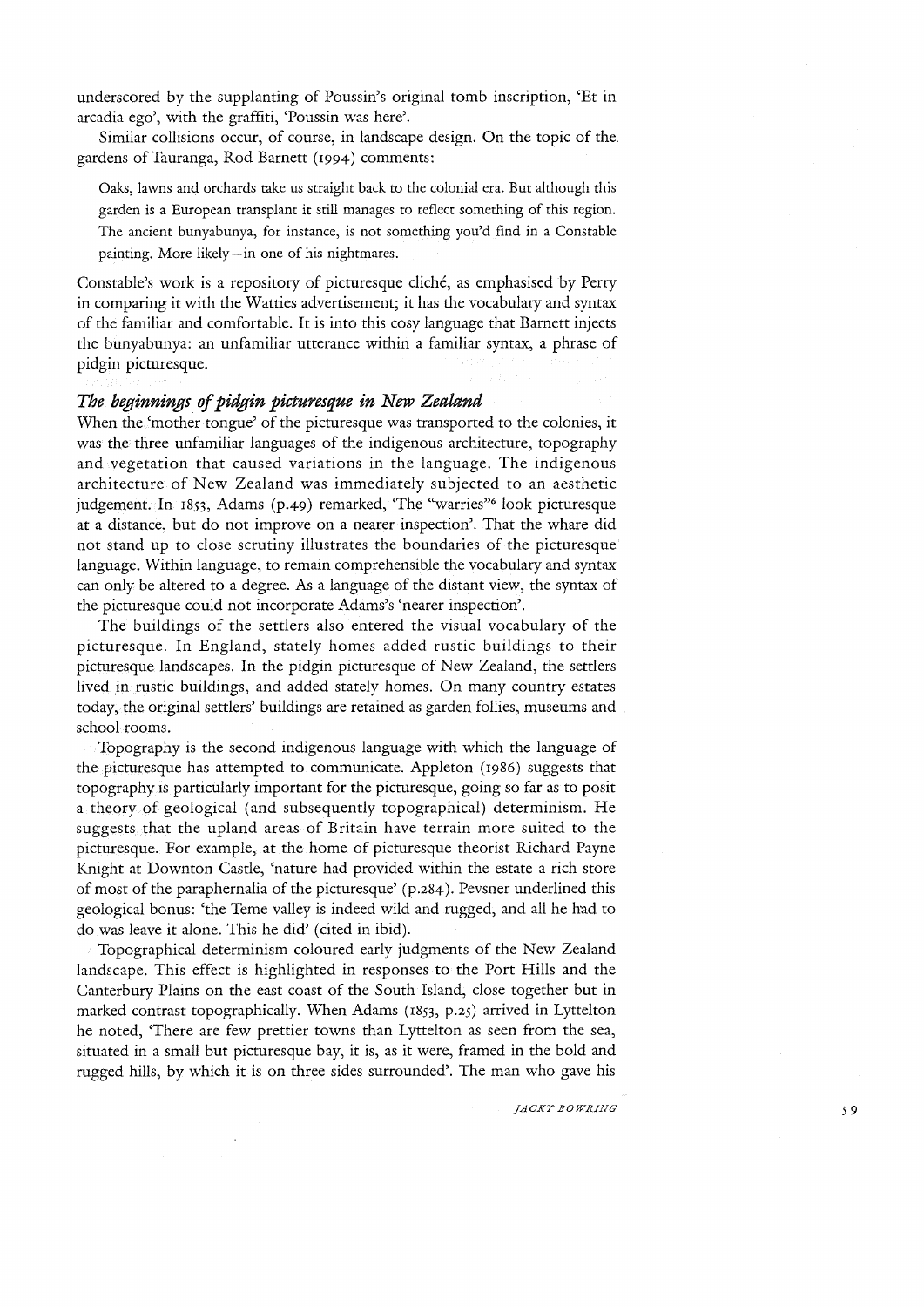name to this town, Lord Lyttelton, highlighted the paucity of picturesque qualities on the plains, 'for emigrants of a complaining turn of mind, and fond of the picturesque, [the Canterbury Plains] ... at first sight seemed exceedingly repulsive' (cited in Strongman 1984, p.12). Adams (1853, p.33) agreed with this observation, but added that it was 'a good situation in point of utility, which must always be the main consideration in the establishment of colonial towns'. The language of utility has often interjected in the dialogue between the picturesque and the indigenous environment.

The third indigenous language, the vegetation, was not easily coerced into the pidgin picturesque. There was a tendency to attempt to apply the syntax of the picturesque directly to the visual vocabulary of the native vegetation. This was clearly evident in the paintings by early colonists, as Minson (1993, p.8) observes, 'Particularly noticeable is the conversion of the New Zealand bush into English park; with emphasis on controlled and controllable beauty, not on the ugly; on light, not on darkness'. However, when crossing the boundary from landscape painting into landscape design, the differences between New Zealand natives and British trees quickly became apparent. An early settler noticed the difference between the two floras: 'It must be confessed that, owing I suppose to most of the trees being evergreen, there is a certain stiffness in the appearance of a New Zealand forest, which contrasts unfavourably with the fresh tender green of an English wood' (cited in McNaughton 1986, p.203). Seasonality was important in the picturesque language, as indicated in Knight's comments  $(1794, p.54)$  on the value of the oak:

Tints, that still vary with the varying year, And with new beauties ev'ry month appear; From the bright green of the first vernal bloom, To the deep brown of autumn's solemn gloom.

Pioneer Charlotte Godley recorded another characteristic of New Zealand natives that precludes them from being direct analogues of British trees. Visiting a garden at Otaki in about 1850 she noted how native trees left exposed 'generally die of their own accord when they lose the protection of the trees around' (cited in Challenger 1974, p.60). Stiffness, lack of seasonality, and the inability to exist as individuals meant the New Zealand flora made new demands on the picturesque. These and other challenges provided by the vegetation, the topography and the unique architectural variations have all combined to produce an indigenous form of the picturesque. The landscape of the Lincoln University campus captures something of this unique blend of imported elements and indigenous factors.

# *Lincoln University's pidgin picturesque*

At Lincoln, it is again within the three components of architecture, topography and vegetation that the variations in the language of the picturesque occur. Architecturally, the most distinctive element of the Lincoln campus is Ivey Hall. Built in 1878 for Canterbury College's School of Agriculture, early photographs show Ivey Hall within an informal, arcadian landscape surrounded by groups of sheep (figure 2). The building itself is emphatically picturesque. It fits well with Hussey's definition (1967, p.187) of picturesque architecture as 'building and design conceived in relation to landscape, whether as a setting, or as the

*LANDSCAPE REVIEW 1995:2* 

60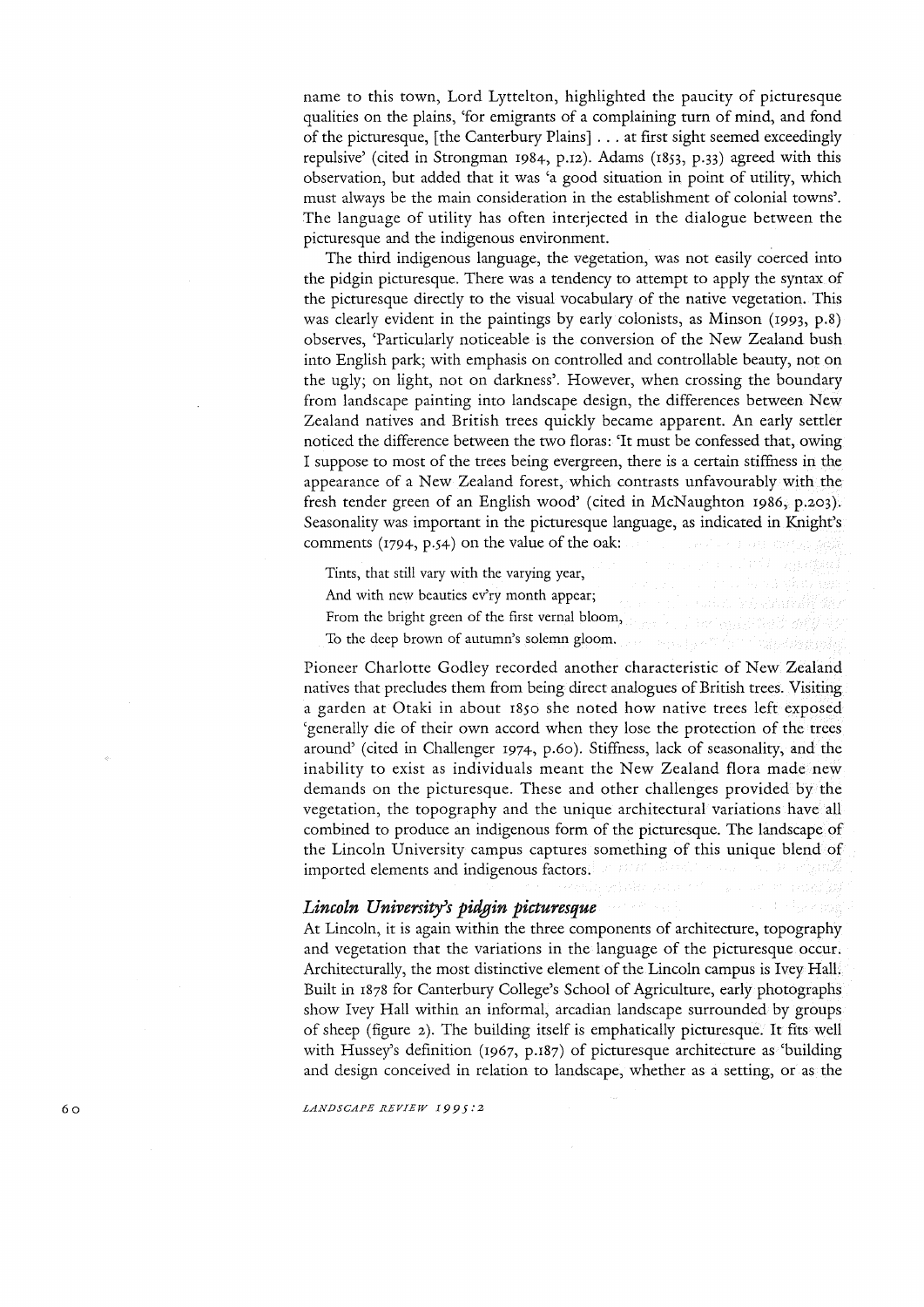

*Figure* 2: *Ivey Hall in the early twentieth century* 

source of certain qualities and features reflected in the architecture'. Ivey Hall has been labelled 'Dutch Colonial' (Stacpoole, cited in Burns I977, p.I6), a description perfectly in keeping with a landscape setting that is strongly reminiscent of the Netherlands. The styles of Elizabethan, Flemish and Jacobean have also been ascribed to Ivey Hall, reflecting the eclecticism which makes it so picturesque. Shaw (I99I, p.36) describes how '[tJhe emphasis is on variety', another key word in the picturesque vocabulary, such that '[e]ven the disposition of rooms ... was irregular within its L-shaped plan'. Furthermore, the design exhibits qualities of nostalgia, another sign of the picturesque. The silhouette of Ivey Hall was particularly picturesque, and it is unfortunate that this has been eroded through the removal of the chimneys, some after an earthquake in the I960s, and the remainder in I97I. The residual picturesque quality of the Ivey Hall roofline, with its quirky Dutch gables, is now obliterated from many angles by the three storey extension added in the early I9908.

In I953 Hudson Hall was completed and, with its terracotta tiled roof and plastered walls, brought a Mediterranean air to the campus. The Elizabethan-Dutch Colonial Ivey Hall and the Mediterranean Hudson Hall stood like follies in an eighteenth century English picturesque garden. Then, in I968, the addition of the Hilgendorf wing saw the Lincoln campus speak picturesque with a new accent. Modelled closely on the buildings of Swiss architect, Le Corbusier, Hilgendorf, and in I976 the Burns wing as well, reflected his desire to place simple tower blocks within picturesque landscape. He felt 'the proximity of geometrical forms with picturesque vegetation produces a much-needed and satisfying combination in our urban scene' (Le Corbusier I971, p.236). Le Corbusier's buildings stood up on pilotis so the picturesque landscape could

*JACKY BOWRING* 6r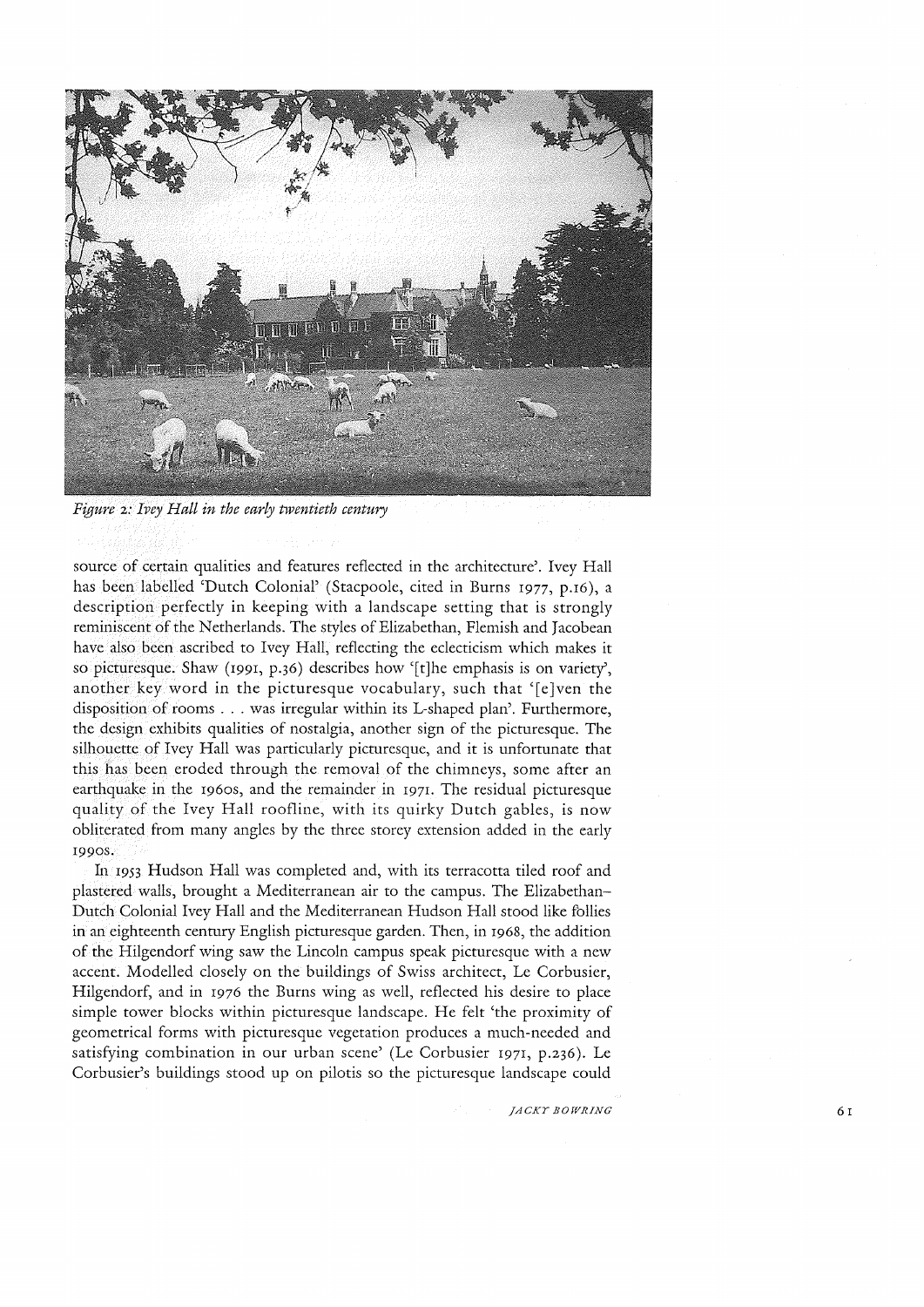flow through beneath them. However, at Lincoln the language of utility triumphed over the language of the picturesque, and almost as soon as it was built the bottom of Hilgendorf was bricked in to provide space for a post office, telephone centre, and offices.

As regards topography, what little variation there was on the Lincoln campus was quickly filled in or flattened off, reinforcing the parallel between the flat landscape of the Canterbury Plains and that of Holland.<sup>7</sup> From Appleton's topographical determinism, supported by Lord Lyttelton's despairing comment, it might be suggested that the landscape at Lincoln was ill suited to the picturesque. However, if the pidgin picturesque acquires a Dutch accent, it is clear that Lincoln's landscape can indeed be picturesque. The phrase 'Rembrandt with gumboots', which seems peculiarly suited to the image of the Dutch Colonial Ivey Hall standing in a field of sheep, hints at the Dutch influence on the picturesque. Whilst Claude, Poussin and Rosa infused the picturesque with images of the golden age, the component of 'roughness, muddy lanes and thatched cottages' (Bicknell 1981, p.xi) in the picturesque derives from painters like Ruysdael, Van Goyen, Hobbema, Ostade-and, of course, Rembrandt. These artists established a range of objects that were suitable for picturesque painting, and the list illustrates some of the ways in which the Lincoln campus could be picturesque: 'old gnarled trees, sandy banks, water and windmills, rough heaths, rustic bridges, stumps, logs, ruts, hovels, unkempt persons, and shaggy animals' (Hussey 1967, p.11).

The planting of the Lincoln campus is the third way in which an adaptation of the picturesque is evident. The planting demonstrates the ways in which the vocabulary of a language without the syntax quickly becomes meaningless and confused. The early image of a simple rural idyll at Lincoln has been fractured and abbreviated into incomprehensible phrases. Informality still dominates the planting configurations, yet there is a spottiness and lack of conviction that prevents a clear message being communicated. This garbled picturesque planting is what Hunt (1993, p.140) calls 'a dedication to the thin end of that particular cult'. It is so near, yet so far, from the Corbusian vision (1971, p.237) that could have been the Lincoln landscape:

Out of the earth sprung up the shrubs and foliage, the lawns stretch away into the distance, and the beds of flowering plants. A ring of geometrical forms encloses this charming and picturesque scene, and the silhouette seen against the sky is an architectural one.

## *Conclusion*

It is evident that the metaphor of language facilitates insights into the migration of design conventions. Language embodies vocabulary and syntax, which are arguably concepts shared by design. Extending the metaphor to pidgins and creoles, and the process of transition between them, is also useful. Further, design shares with language the sorts of judgments that are made in relation to some ideal or pure form. For example, Mitchell (1972, p.181) comments that 'Elocution teachers sometimes say that New Zild is only lazy speech'. Similar derisory comments are made about New Zealand landscape design, where the differences encountered in this country were seen as demanding compromises rather than offering opportunities. Lessons can be learnt from language. Crystal

*LANDSCAPE REVIEW 1995:2* 

62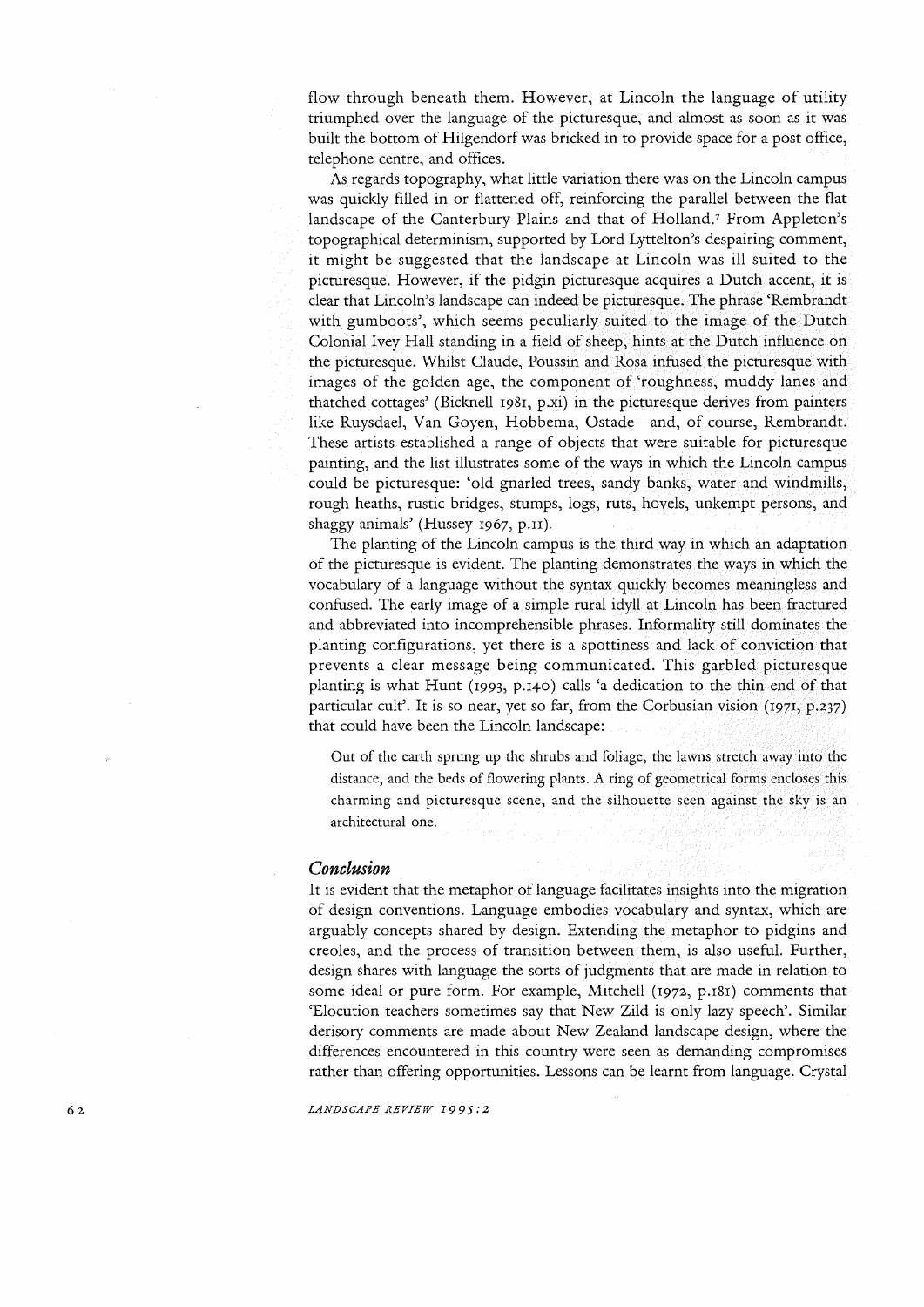(1987, p.33) argues that pidgins should be viewed not as corruptions, but as 'demonstrably creative adaptations of natural languages, with a structure and rules of their own'.

But while Crystal emphasises the creative potential of pidgins, some degree of discord is unavoidable because they are transitional, and emerging from two different languages. Moreover, as the landscape of the Lincoln campus illustrates, this critical transitional period is not eased by interjections from a third language. The language of utility, necessarily adopted by the pioneers, has also sought to communicate with the indigenous environment, often at the expense of the picturesque. At Lincoln, filling in gullies, closing in the base of Hilgendorf, removing all of Ivey Hall's chimneys, and obliterating the picturesque roofline, are all manifestations of the utilitarian in conflict with the picturesque. The two languages are old sparring partners; as Robinson (1991, p.9S) put it, the picturesque 'distorts commonsense demands for comfort and utility'.

The jumbled vocabularies and syntaxes of this transitional period may seem less like a comprehensible design language than the ramblings of a madman. Yet it is within these very ramblings that the emerging design language is concealed. Hidden amongst the gibberish are the creative examples of pidgin that signal the way forward for New Zealand landscape design. Through embracing difference in architecture, topography and vegetation, and making a commitment to languages such as the picturesque, New Zealand landscape design can gain an identity. Once there are native speakers of the pidgin picturesque, who understand the vocabulary and syntax of *both* imported and indigenous languages, we may at last hear the unique language of a Kiwi creole.

### ACKNOWLEDGMENT

My thanks to Leon van den Eijkel and Ian Wedde for the use of their montage.

#### **NOTES**

'New Zild is 'New Z'J'd', referring to the way the New Zealanders speak, 'never [using] two syllables when one will do, either eliding sounds or contracting words' (Mitchell 1972, p.181).

<sup>2</sup> 'Gumboots' are rubber boots ('wellingtons').

1 Kiwi, a native bird, is also the popular term to describe someone or something from New Zealand.

+ Jandals are rubber sandals, commonly worn on the beach in New Zealand. They are also known as 'thongs' or 'flip-flops'.

<sup>5</sup> Kowhaiwhai panels are painted decorations traditionally used on house rafters or canoe hulls. They arc usually decorated with scroll ornamentation.

<sup>6</sup>'Warries' refers to 'whare', the Maori word for house. As there is no's' in the Maori language it is correct to usc 'whare' for the plural as well.

7 Interestingly, the Lincoln campus even sported a windmill for pumping water during its early years.

*JACKY BOWRING*